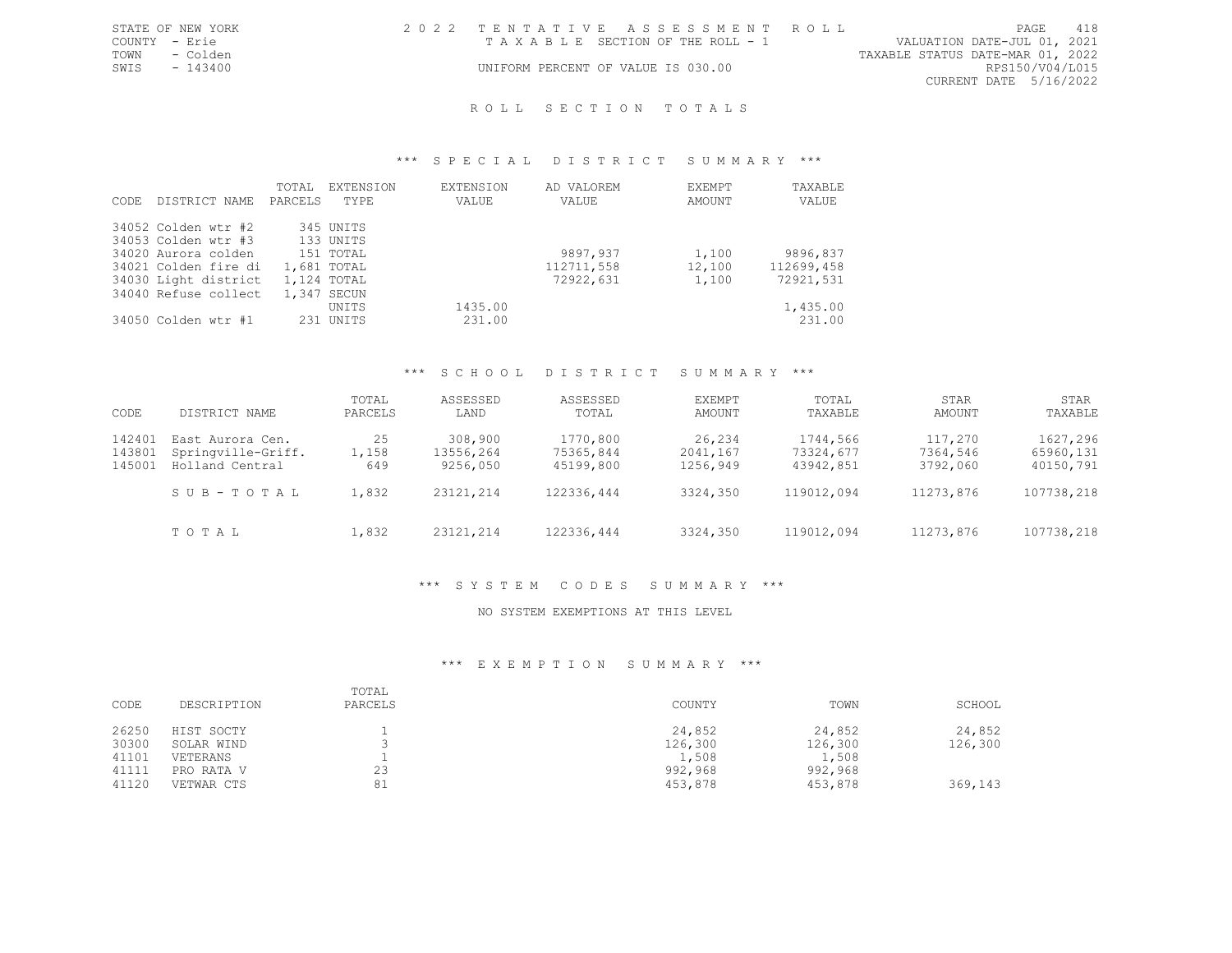|               | STATE OF NEW YORK | 2022 TENTATIVE ASSESSMENT ROLL     |  |                                 |                                  |                        | PAGE            | 419 |
|---------------|-------------------|------------------------------------|--|---------------------------------|----------------------------------|------------------------|-----------------|-----|
| COUNTY - Erie |                   |                                    |  | TAXABLE SECTION OF THE ROLL - 1 | VALUATION DATE-JUL 01, 2021      |                        |                 |     |
| TOWN          | - Colden          |                                    |  |                                 | TAXABLE STATUS DATE-MAR 01, 2022 |                        |                 |     |
| SWIS          | $-143400$         | UNIFORM PERCENT OF VALUE IS 030.00 |  |                                 |                                  |                        | RPS150/V04/L015 |     |
|               |                   |                                    |  |                                 |                                  | CURRENT DATE 5/16/2022 |                 |     |
|               |                   | ROLL SECTION TOTALS                |  |                                 |                                  |                        |                 |     |

|       |                 | TOTAL          |          |          |           |
|-------|-----------------|----------------|----------|----------|-----------|
| CODE  | DESCRIPTION     | PARCELS        | COUNTY   | TOWN     | SCHOOL    |
| 41124 | VET WAR S       | 9              |          |          | 35,605    |
| 41125 | VET WAR CS      |                | 5,621    |          | 3,748     |
| 41130 | VETCOM CTS      | 53             | 495,407  | 495,407  | 383,135   |
| 41134 | VET COM S       | 5              |          |          | 34,353    |
| 41140 | VETDIS CTS      | 23             | 318,670  | 318,670  | 279,309   |
| 41161 | $CW$ 15 VET/    | 27             | 101,196  | 101,196  |           |
| 41171 | CW DISBLD       | 1              | 12,492   | 12,492   |           |
| 41300 | PARAPLEGIC      |                | 135,700  | 135,700  | 135,700   |
| 41683 | RPTL466 c       | 10             |          | 9,370    |           |
| 41700 | AGRIC BLDG      | 6              | 155,640  | 155,640  | 155,640   |
| 41720 | AGRIC DIST      | 6              | 121,700  | 121,700  | 121,700   |
| 41730 | AGRIC DIST      | 26             | 367,834  | 367,834  | 367,834   |
| 41800 | AGED C/T/S      | 21             | 573,696  | 573,696  | 609,978   |
| 41801 | AGED C/T        | $\overline{7}$ | 243,237  | 243,237  |           |
| 41802 | AGED CNTY       | 14             | 243,547  |          |           |
| 41803 | AGED T          | 15             |          | 269,863  |           |
| 41804 | AGED SCHL       | 18             |          |          | 313,887   |
| 41805 | AGED C/S        | 6              | 187,622  |          | 192,751   |
| 41834 | ENH STAR        | 227            |          |          | 5735,276  |
| 41854 | <b>BAS STAR</b> | 543            |          |          | 5538,600  |
| 41932 | DISABLED        | 3              | 26,625   |          |           |
| 41934 | SGI             | 3              |          |          | 68,715    |
| 42100 | AG IMP          | 3              | 13,200   | 13,200   | 13,200    |
| 49500 | SOLAR WIND      |                | 88,500   | 88,500   | 88,500    |
|       | TO TAL          | 1,143          | 4690,193 | 4506,011 | 14598,226 |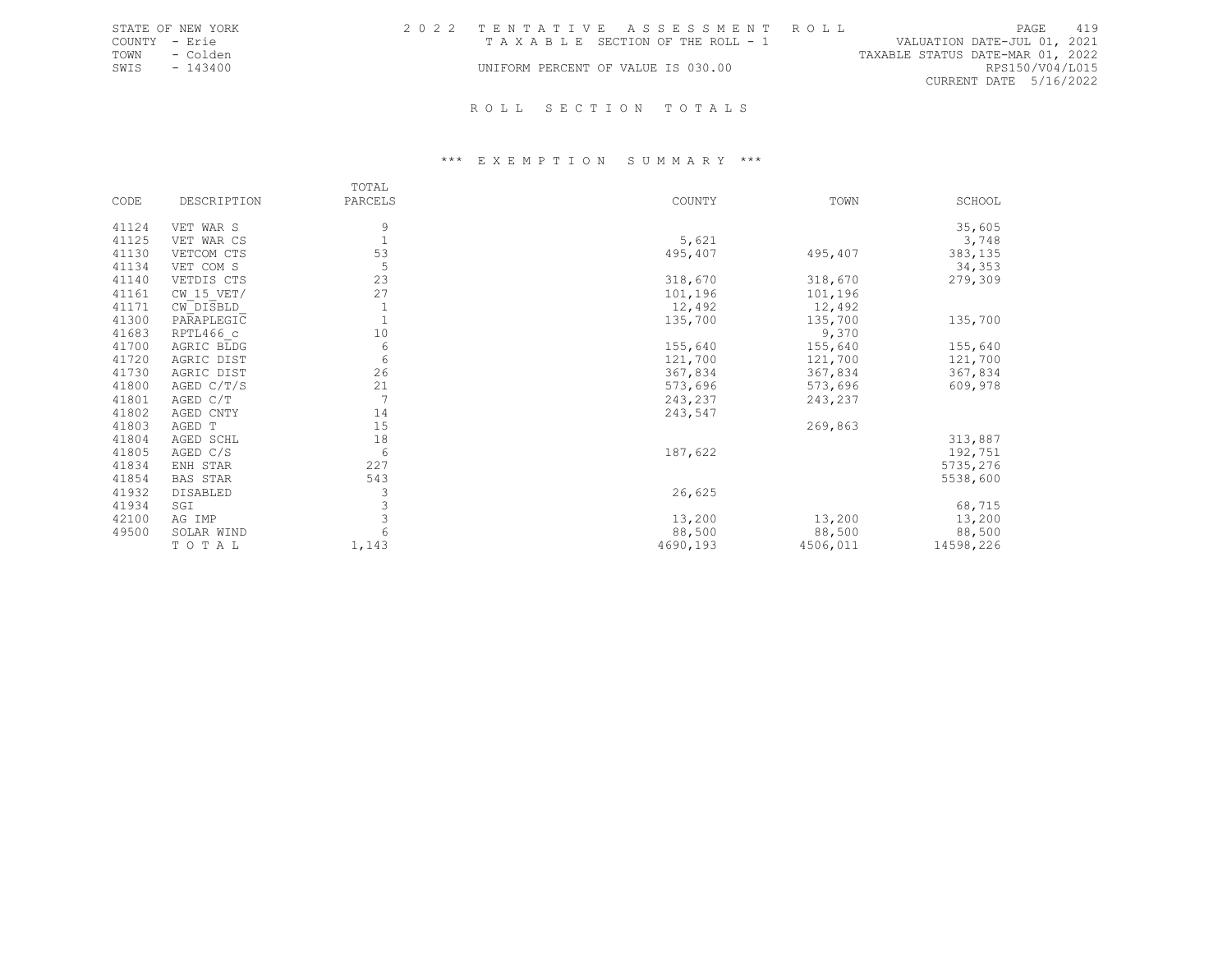|               | STATE OF NEW YORK |                                    |  |  | 2022 TENTATIVE ASSESSMENT ROLL  |  |                                  | PAGE                   | 420 |
|---------------|-------------------|------------------------------------|--|--|---------------------------------|--|----------------------------------|------------------------|-----|
| COUNTY - Erie |                   |                                    |  |  | TAXABLE SECTION OF THE ROLL - 1 |  | VALUATION DATE-JUL 01, 2021      |                        |     |
| TOWN          | - Colden          |                                    |  |  |                                 |  | TAXABLE STATUS DATE-MAR 01, 2022 |                        |     |
| SWIS          | $-143400$         | UNIFORM PERCENT OF VALUE IS 030.00 |  |  |                                 |  |                                  | RPS150/V04/L015        |     |
|               |                   |                                    |  |  |                                 |  |                                  | CURRENT DATE 5/16/2022 |     |
|               |                   |                                    |  |  |                                 |  |                                  |                        |     |
|               |                   |                                    |  |  | ROLL SECTION TOTALS             |  |                                  |                        |     |

| ROLL<br>SEC | DESCRIPTION | TOTAL<br>PARCELS | <b>\SSESSED</b><br>LAND | <b>\SSESSED</b><br>TOTAL | TAXABLE<br>COUNTY | TAXABLE<br>TOWN | TAXABLE<br>SCHOOL | STAR<br>TAXABLE |
|-------------|-------------|------------------|-------------------------|--------------------------|-------------------|-----------------|-------------------|-----------------|
|             | TAXABLE     | ,832             | 23121,214               | 122336,444               | 117646,251        | 117830,433      | 119012,094        | 107738,218      |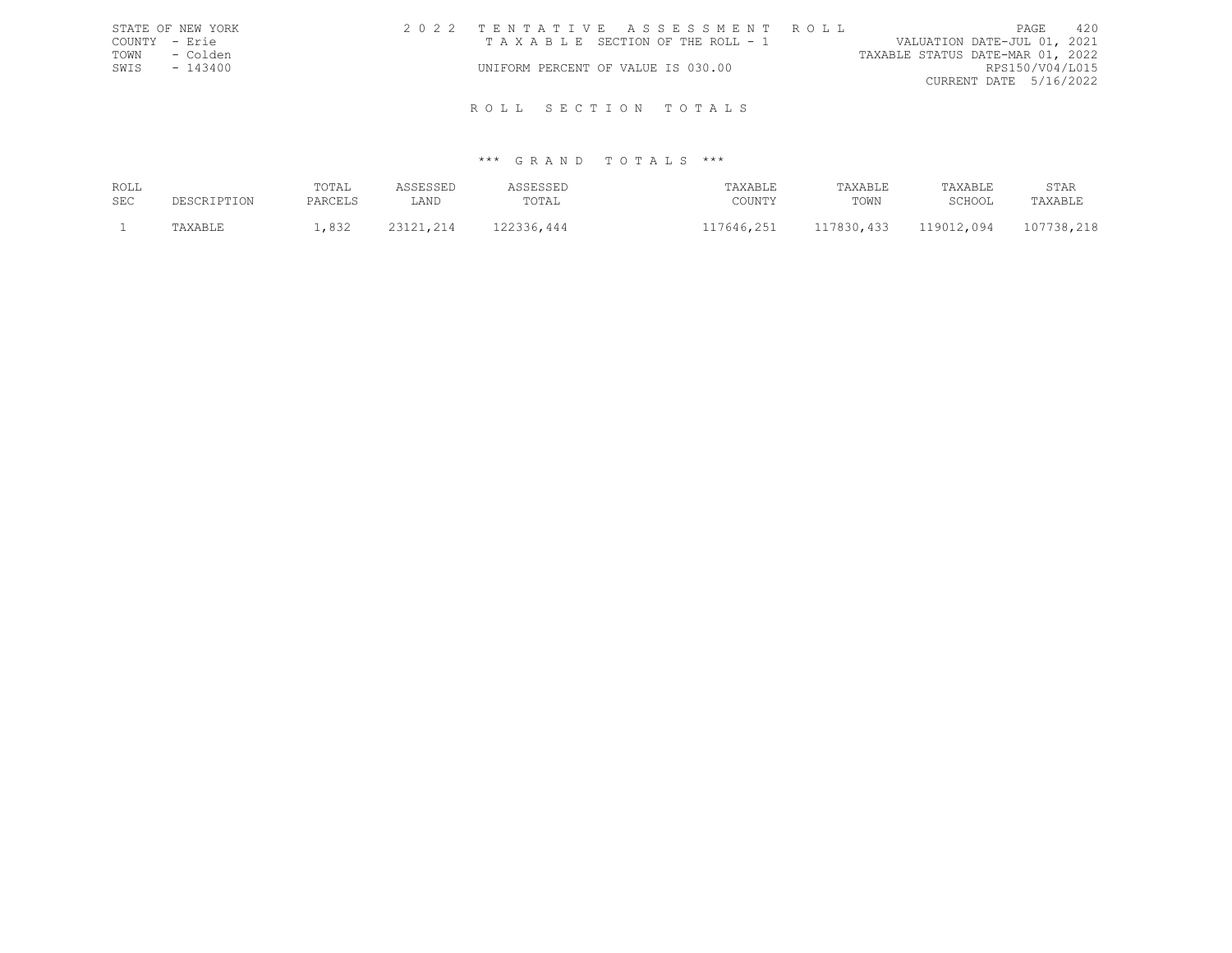|               | STATE OF NEW YORK | 2022 TENTATIVE ASSESSMENT ROLL |                                           |                                    |  |  |  |                                  |                        | <b>PAGE</b> | 423 |
|---------------|-------------------|--------------------------------|-------------------------------------------|------------------------------------|--|--|--|----------------------------------|------------------------|-------------|-----|
| COUNTY - Erie |                   |                                | SPECIAL FRANCHISE SECTION OF THE ROLL - 5 |                                    |  |  |  | VALUATION DATE-JUL 01, 2021      |                        |             |     |
| TOWN          | - Colden          |                                |                                           |                                    |  |  |  | TAXABLE STATUS DATE-MAR 01, 2022 |                        |             |     |
| SWIS          | - 143400          |                                |                                           | UNIFORM PERCENT OF VALUE IS 030.00 |  |  |  |                                  | RPS150/V04/L015        |             |     |
|               |                   |                                |                                           |                                    |  |  |  |                                  | CURRENT DATE 5/16/2022 |             |     |
|               |                   |                                |                                           |                                    |  |  |  |                                  |                        |             |     |

## \*\*\* S P E C I A L D I S T R I C T S U M M A R Y \*\*\*

| CODE DISTRICT NAME PARCELS TYPE | TOTAL. | EXTENSION | <b>EXTENSION</b><br>VALUE | AD VALOREM<br>VALUE | <b>EXEMPT</b><br>AMOUNT | <b>TAXABLE</b><br>VALUE |
|---------------------------------|--------|-----------|---------------------------|---------------------|-------------------------|-------------------------|
| 34020 Aurora colden             |        | 4 TOTAL   |                           | 33,338              |                         | 33,338                  |
| 34021 Colden fire di            |        | 6 TOTAL   |                           | 1394,608            |                         | 1394,608                |
| 34030 Light district            |        | 6 TOTAL   |                           | 1427,946            |                         | 1427,946                |

#### \*\*\* S C H O O L D I S T R I C T S U M M A R Y \*\*\*

| CODE                       | DISTRICT NAME                                             | TOTAL<br>PARCELS | ASSESSED<br>LAND | ASSESSED<br>TOTAL           | EXEMPT<br>AMOUNT | TOTAL<br>TAXABLE            | STAR<br>AMOUNT | STAR<br>TAXABLE             |
|----------------------------|-----------------------------------------------------------|------------------|------------------|-----------------------------|------------------|-----------------------------|----------------|-----------------------------|
| 142401<br>143801<br>145001 | East Aurora Cen.<br>Springville-Griff.<br>Holland Central | 6<br>4           |                  | 4,457<br>938,227<br>266,148 |                  | 4,457<br>938,227<br>266,148 |                | 4,457<br>938,227<br>266,148 |
|                            | SUB-TOTAL                                                 |                  |                  | 1208,832                    |                  | 1208,832                    |                | 1208,832                    |
|                            | TOTAL                                                     | 11               |                  | 1208,832                    |                  | 1208,832                    |                | 1208,832                    |

## \*\*\* S Y S T E M C O D E S S U M M A R Y \*\*\*

## NO SYSTEM EXEMPTIONS AT THIS LEVEL

## \*\*\* E X E M P T I O N S U M M A R Y \*\*\*

#### NO EXEMPTIONS AT THIS LEVEL

| ROLL<br>SEC | DE SCRIPTON       | TOTAL<br>PARCELS | LAND | <b>ASSESSED</b><br>TOTAI | TAXABLE<br>COUNTY | TAXABLE<br>TOWN | TAXABLE<br>SCHOOL | STAR<br>TAXABLE |
|-------------|-------------------|------------------|------|--------------------------|-------------------|-----------------|-------------------|-----------------|
|             | SPECIAL FRANCHISE |                  |      | 1208,832                 | 1208,832          | 1208,832        | 1208,832          | 1208,832        |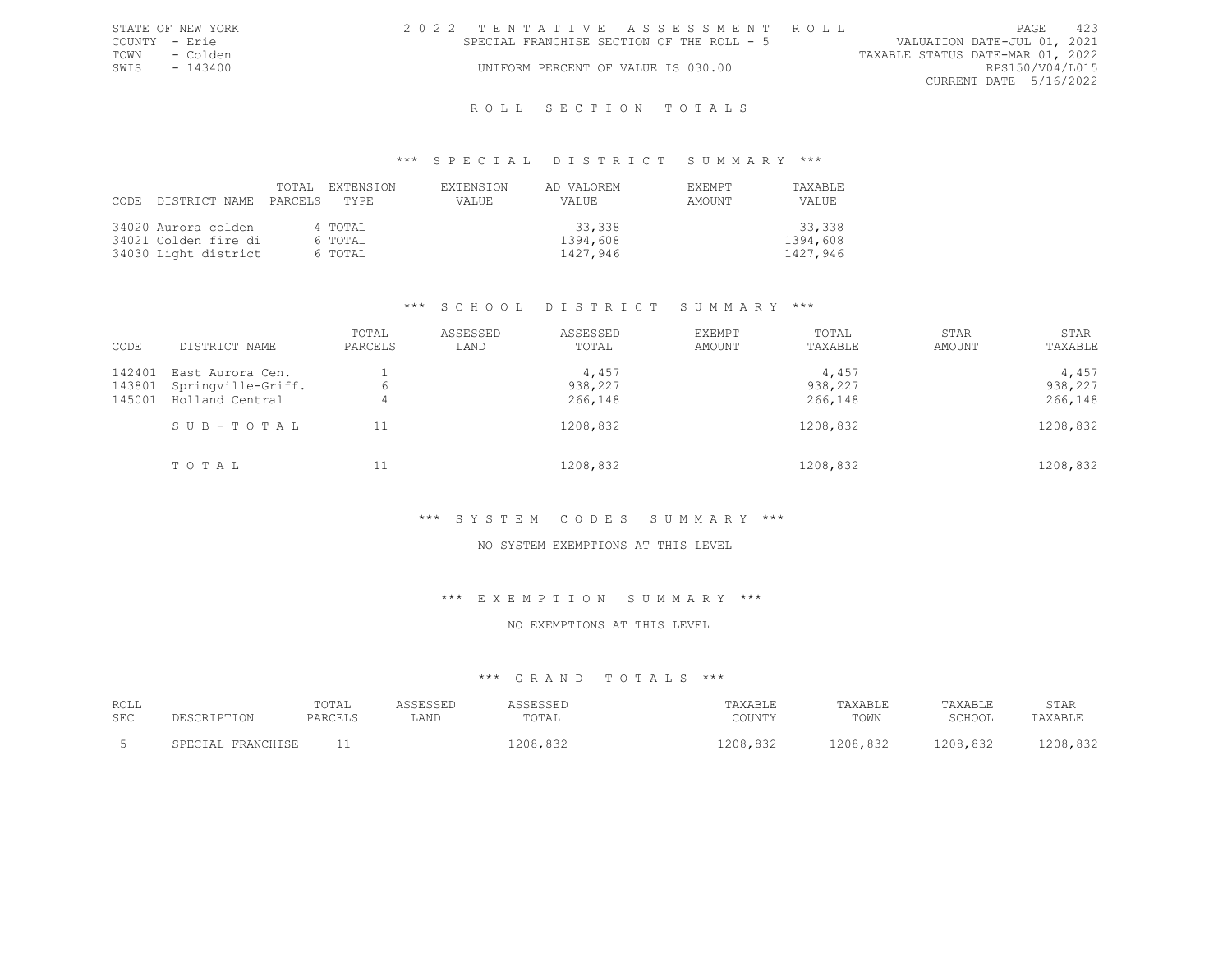|               | STATE OF NEW YORK | 2022 TENTATIVE ASSESSMENT ROLL         |  |  |                                  |                        | PAGE. | 443 |
|---------------|-------------------|----------------------------------------|--|--|----------------------------------|------------------------|-------|-----|
| COUNTY - Erie |                   | UTILITY & R.R. SECTION OF THE ROLL - 6 |  |  | VALUATION DATE-JUL 01, 2021      |                        |       |     |
| TOWN          | - Colden          |                                        |  |  | TAXABLE STATUS DATE-MAR 01, 2022 |                        |       |     |
| SWIS          | - 143400          | UNIFORM PERCENT OF VALUE IS 030.00     |  |  |                                  | RPS150/V04/L015        |       |     |
|               |                   |                                        |  |  |                                  | CURRENT DATE 5/16/2022 |       |     |
|               |                   |                                        |  |  |                                  |                        |       |     |

## \*\*\* S P E C I A L D I S T R I C T S U M M A R Y \*\*\*

| CODE | DISTRICT NAME        | TOTAL<br>PARCELS | EXTENSION<br>TYPE | <b>EXTENSION</b><br>VALUE | AD VALOREM<br>VALUE | EXEMPT<br>AMOUNT | TAXABLE<br>VALUE |
|------|----------------------|------------------|-------------------|---------------------------|---------------------|------------------|------------------|
|      | 34052 Colden wtr #2  |                  | 2 UNITS           |                           |                     |                  |                  |
|      | 34020 Aurora colden  |                  | 7 TOTAL           |                           | 1429,143            |                  | 1429,143         |
|      | 34021 Colden fire di |                  | 86 TOTAL          |                           | 8772,835            |                  | 8772,835         |
|      | 34030 Light district |                  | 65 TOTAL          |                           | 5092,878            |                  | 5092,878         |
|      | 34040 Refuse collect |                  | 1 SECUN           |                           |                     |                  |                  |
|      |                      |                  | UNITS             | 1.00                      |                     |                  | 1.00             |
|      | 34050 Colden wtr #1  |                  | 10 UNITS          | 10.00                     |                     |                  | 10.00            |

## \*\*\* S C H O O L D I S T R I C T S U M M A R Y \*\*\*

| CODE   | DISTRICT NAME      | TOTAL<br>PARCELS | ASSESSED<br>LAND | ASSESSED<br>TOTAL | EXEMPT<br>AMOUNT | TOTAL<br>TAXABLE | STAR<br>AMOUNT | STAR<br>TAXABLE |
|--------|--------------------|------------------|------------------|-------------------|------------------|------------------|----------------|-----------------|
| 142401 | East Aurora Cen.   | 4                |                  | 18,495            |                  | 18,495           |                | 18,495          |
| 143801 | Springville-Griff. | 64               | 19,839           | 3859,774          |                  | 3859,774         |                | 3859,774        |
| 145001 | Holland Central    | 27               | 88,800           | 5011,020          |                  | 5011,020         |                | 5011,020        |
|        | SUB-TOTAL          | 95               | 108,639          | 8889,289          |                  | 8889,289         |                | 8889,289        |
|        | TOTAL              | 95               | 108,639          | 8889,289          |                  | 8889,289         |                | 8889,289        |

## \*\*\* S Y S T E M C O D E S S U M M A R Y \*\*\*

## NO SYSTEM EXEMPTIONS AT THIS LEVEL

\*\*\* E X E M P T I O N S U M M A R Y \*\*\*

NO EXEMPTIONS AT THIS LEVEL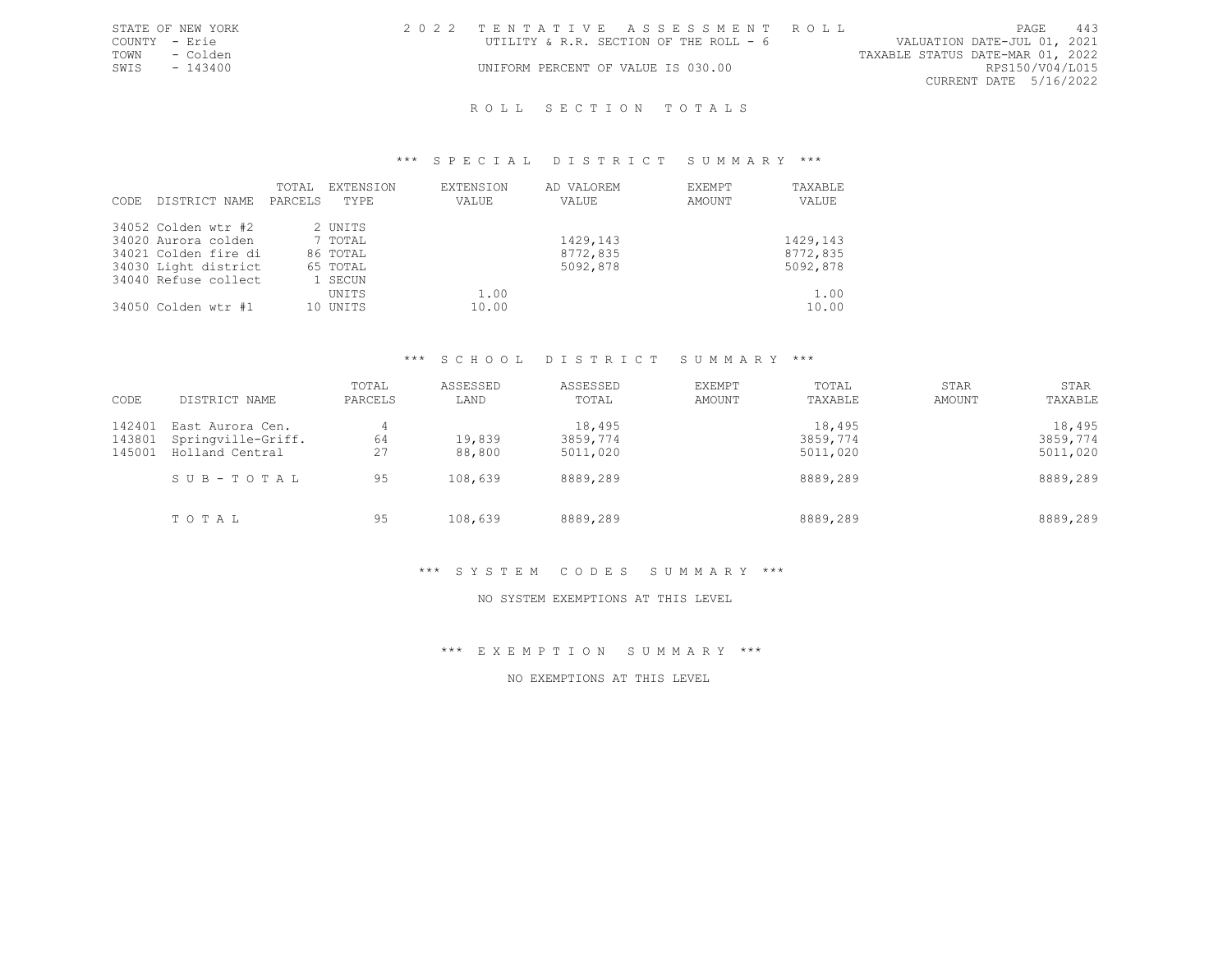| STATE OF NEW YORK | 2022 TENTATIVE ASSESSMENT ROLL         | PAGE                             | 444 |
|-------------------|----------------------------------------|----------------------------------|-----|
| COUNTY - Erie     | UTILITY & R.R. SECTION OF THE ROLL - 6 | VALUATION DATE-JUL 01, 2021      |     |
| - Colden<br>TOWN  |                                        | TAXABLE STATUS DATE-MAR 01, 2022 |     |
| SWIS<br>$-143400$ | UNIFORM PERCENT OF VALUE IS 030.00     | RPS150/V04/L015                  |     |
|                   |                                        | CURRENT DATE 5/16/2022           |     |
|                   |                                        |                                  |     |
|                   | ROLL SECTION TOTALS                    |                                  |     |

| ROLL<br><b>SEC</b> | DESCRIPTION      | TOTAL<br>PARCELS | ASSESSED<br>LAND | SSESSEL<br>TOTAL | TAXABLE<br>COUNTY | TAXABLE<br>TOWN | TAXABLE<br>SCHOOL | STAR<br>TAXABLE |
|--------------------|------------------|------------------|------------------|------------------|-------------------|-----------------|-------------------|-----------------|
|                    | UTILITIES & N.C. | QF               | 108,639          | 8889,289         | 8889,289          | 8889,289        | 8889,289          | 8889,289        |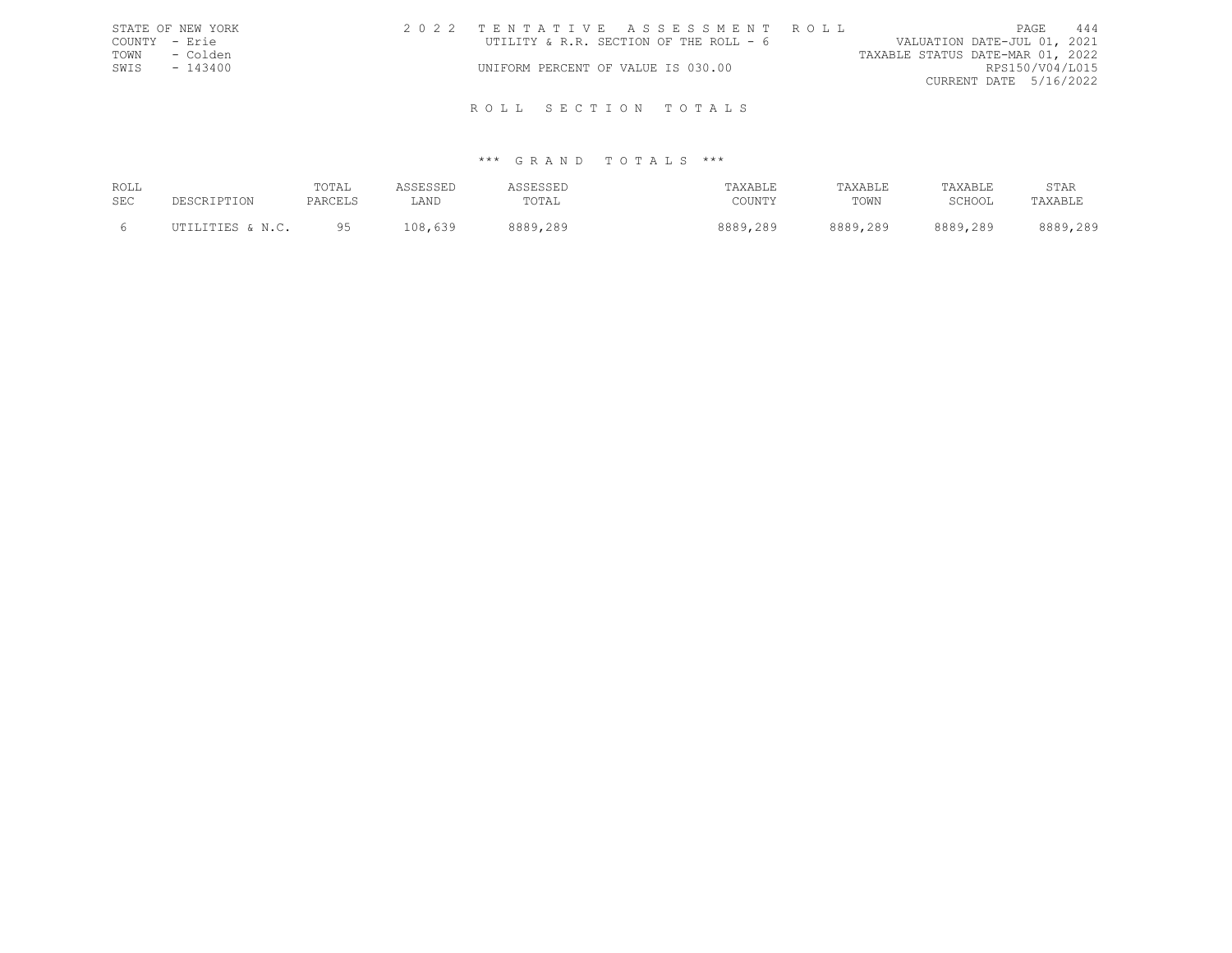|               | STATE OF NEW YORK | 2022 TENTATIVE ASSESSMENT ROLL        |  |                                  |                        | <b>PAGE</b> | 453 |
|---------------|-------------------|---------------------------------------|--|----------------------------------|------------------------|-------------|-----|
| COUNTY - Erie |                   | WHOLLY EXEMPT SECTION OF THE ROLL - 8 |  | VALUATION DATE-JUL 01, 2021      |                        |             |     |
| TOWN          | - Colden          |                                       |  | TAXABLE STATUS DATE-MAR 01, 2022 |                        |             |     |
| SWIS          | - 143400          | UNIFORM PERCENT OF VALUE IS 030.00    |  |                                  | RPS150/V04/L015        |             |     |
|               |                   |                                       |  |                                  | CURRENT DATE 5/16/2022 |             |     |
|               |                   |                                       |  |                                  |                        |             |     |

## \*\*\* S P E C I A L D I S T R I C T S U M M A R Y \*\*\*

| CODE | DISTRICT NAME        | TOTAL<br>PARCELS | EXTENSION<br>TYPE. | EXTENSION<br>VALUE | AD VALOREM<br>VALUE | EXEMPT<br>AMOUNT | TAXABLE<br>VALUE |
|------|----------------------|------------------|--------------------|--------------------|---------------------|------------------|------------------|
|      | 34052 Colden wtr #2  |                  | 1 UNITS            |                    |                     |                  |                  |
|      | 34053 Colden wtr #3  |                  | 1 UNITS            |                    |                     |                  |                  |
|      | 34020 Aurora colden  |                  | 3 TOTAL            |                    | 23,100              | 23,100           |                  |
|      | 34021 Colden fire di |                  | 26 TOTAL           |                    | 3460,100            | 3364,500         | 95,600           |
|      | 34030 Light district |                  | 21 TOTAL           |                    | 2722,827            | 2722,827         |                  |
|      | 34040 Refuse collect |                  | 6 SECUN            |                    |                     |                  |                  |
|      |                      |                  | UNITS              | 6.00               |                     |                  | 6.00             |
|      | 34050 Colden wtr #1  |                  | 13 UNITS           | 13.00              |                     |                  | 13.00            |

## \*\*\* S C H O O L D I S T R I C T S U M M A R Y \*\*\*

| CODE             | DISTRICT NAME                         | TOTAL<br>PARCELS | ASSESSED<br>LAND   | ASSESSED<br>TOTAL   | EXEMPT<br>AMOUNT    | TOTAL<br>TAXABLE | STAR<br>AMOUNT | STAR<br>TAXABLE |
|------------------|---------------------------------------|------------------|--------------------|---------------------|---------------------|------------------|----------------|-----------------|
| 143801<br>145001 | Springville-Griff.<br>Holland Central | 21<br>8          | 395,800<br>116,900 | 2725,200<br>758,000 | 2725,200<br>758,000 |                  |                |                 |
|                  | SUB-TOTAL                             | 29               | 512,700            | 3483,200            | 3483,200            |                  |                |                 |
|                  | TOTAL                                 | 29               | 512,700            | 3483,200            | 3483,200            |                  |                |                 |

## \*\*\* S Y S T E M C O D E S S U M M A R Y \*\*\*

## NO SYSTEM EXEMPTIONS AT THIS LEVEL

| CODE  | DESCRIPTION | TOTAL<br>PARCELS | COUNTY  | TOWN    | SCHOOL  |
|-------|-------------|------------------|---------|---------|---------|
| 12100 | NY STATE    |                  | 109,500 | 109,500 | 109,500 |
| 13100 | COUN OWN    |                  | 193,800 | 193,800 | 193,800 |
| 13500 | TOWN OWN    |                  | 911,900 | 911,900 | 911,900 |
| 13800 | SCHL DIST   |                  | 847,300 | 847,300 | 847,300 |
| 14100 | USA GENRAL  |                  | 89,000  | 89,000  | 89,000  |
| 25110 | RELIGIOUS   |                  | 456,700 | 456,700 | 456,700 |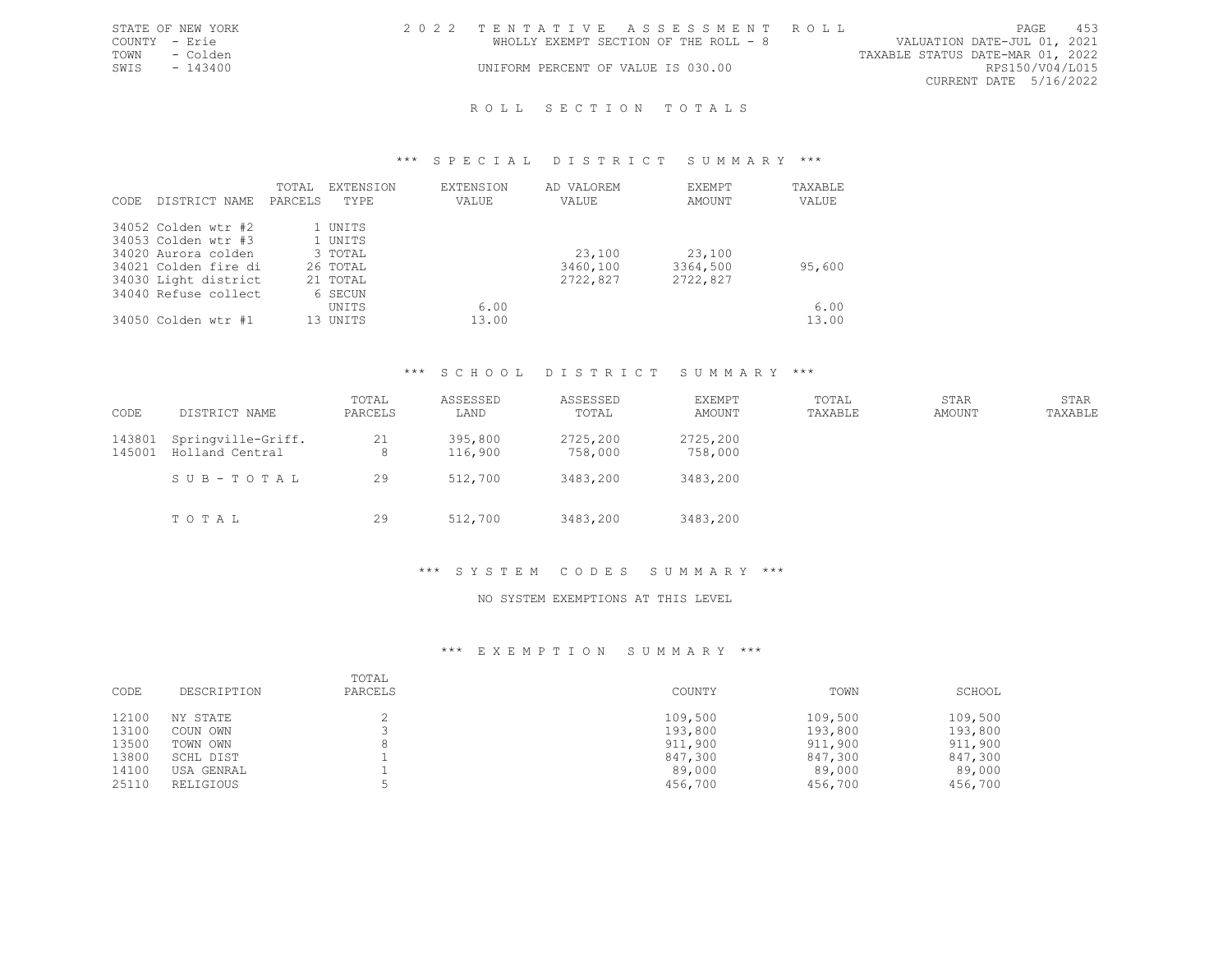|               | STATE OF NEW YORK |  |  | 2022 TENTATIVE ASSESSMENT ROLL        |                                  |                        | PAGE | 454 |
|---------------|-------------------|--|--|---------------------------------------|----------------------------------|------------------------|------|-----|
| COUNTY - Erie |                   |  |  | WHOLLY EXEMPT SECTION OF THE ROLL - 8 | VALUATION DATE-JUL 01, 2021      |                        |      |     |
| TOWN          | - Colden          |  |  |                                       | TAXABLE STATUS DATE-MAR 01, 2022 |                        |      |     |
| SWIS          | $-143400$         |  |  | UNIFORM PERCENT OF VALUE IS 030.00    |                                  | RPS150/V04/L015        |      |     |
|               |                   |  |  |                                       |                                  | CURRENT DATE 5/16/2022 |      |     |
|               |                   |  |  | ROLL SECTION TOTALS                   |                                  |                        |      |     |

## \*\*\* E X E M P T I O N S U M M A R Y \*\*\*

| CODE           | DESCRIPTION                       | TOTAL<br>PARCELS | COUNTY                        | TOWN                          | SCHOOL                        |
|----------------|-----------------------------------|------------------|-------------------------------|-------------------------------|-------------------------------|
| 25130<br>25230 | CHARITABLE<br>MENTL IMPR          |                  | 413,400<br>95,600             | 413,400<br>95,600             | 413,400<br>95,600             |
| 26400<br>27350 | VOL FIR CO<br>PRIV CEMTR<br>TOTAL | 29               | 304,300<br>61,700<br>3483,200 | 304,300<br>61,700<br>3483,200 | 304,300<br>61,700<br>3483,200 |

| ROLL       |                        | TOTAL   | ASSESSED | ASSESSED | TAXABLE | TAXABLE | TAXABLE | STAR    |
|------------|------------------------|---------|----------|----------|---------|---------|---------|---------|
| <b>SEC</b> | ∸∸∽⊷                   | PARCELS | LAND     | TOTAL    | COUNTY  | TOWN    | SCHOOL  | TAXABLE |
|            |                        |         |          |          |         |         |         |         |
|            | <b>EXEMPT</b><br>MH∩T. | 29      | 512,700  | 3483,200 |         |         |         |         |
|            |                        |         |          |          |         |         |         |         |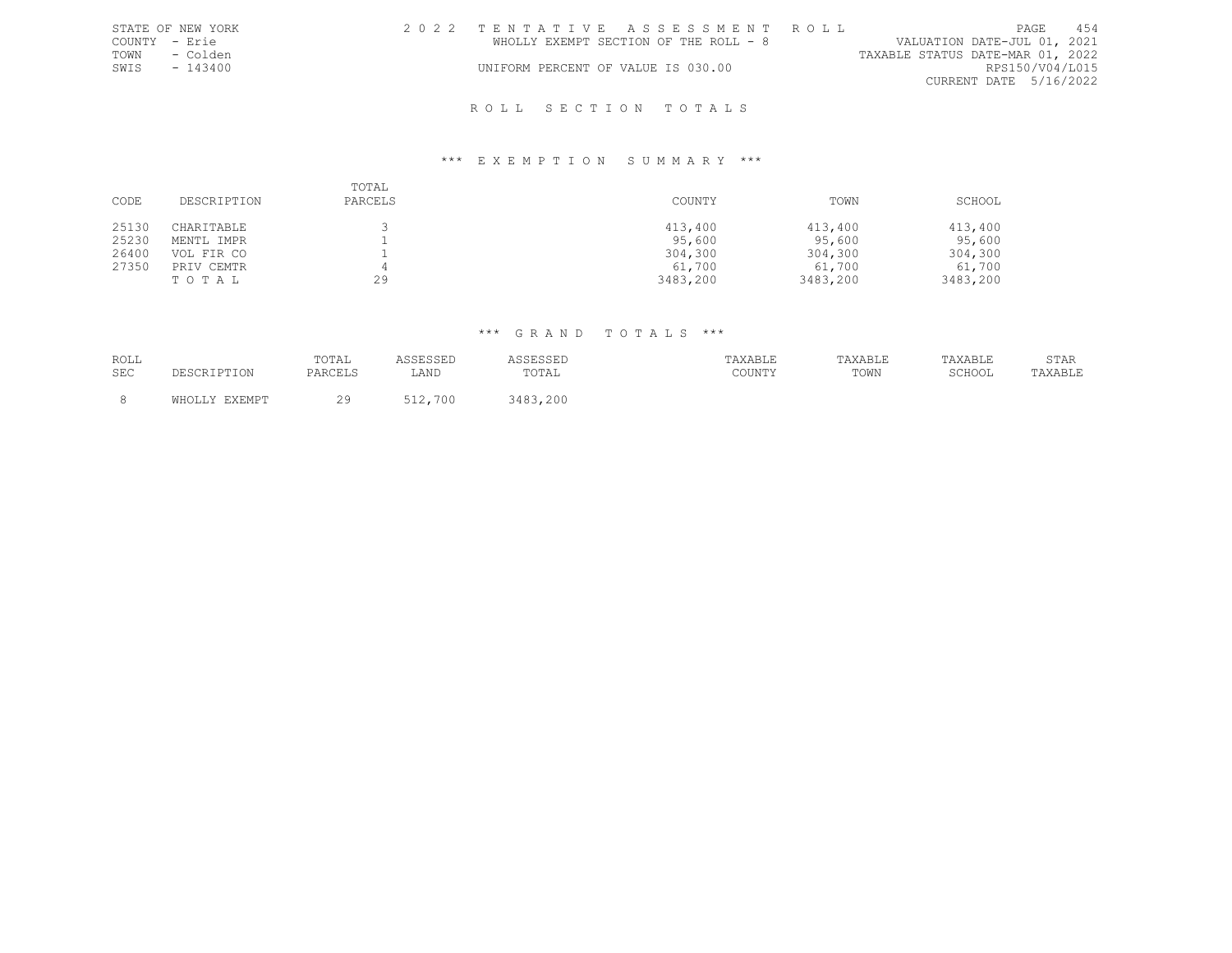|  |  |  |  | 2022 TENTATIVE ASSESSMENT ROLL |  |  |  |  |  |  |  |  |  |  |  |  |  |  |  |  |  |  |  |  |  |  |  |  |  |  |  |
|--|--|--|--|--------------------------------|--|--|--|--|--|--|--|--|--|--|--|--|--|--|--|--|--|--|--|--|--|--|--|--|--|--|--|
|--|--|--|--|--------------------------------|--|--|--|--|--|--|--|--|--|--|--|--|--|--|--|--|--|--|--|--|--|--|--|--|--|--|--|

UNIFORM PERCENT OF VALUE IS 030.00

STATE OF NEW YORK 2 0 2 2 T E N T A T I V E A S S E S S M E N T R O L L PAGE 455 COUNTY - Erie VALUATION DATE-JUL 01, 2021 TOWN - Colden SWIS TO TALS SOURCE TAXABLE STATUS DATE-MAR 01, 2022<br>SWIS - 143400 SWIS - 143400 CURRENT DATE 5/16/2022

## \*\*\* S P E C I A L D I S T R I C T S U M M A R Y \*\*\*

|       |                      | TOTAL       | EXTENSION   | <b>EXTENSION</b> | AD VALOREM | <b>FXEMPT</b> | TAXABLE    |
|-------|----------------------|-------------|-------------|------------------|------------|---------------|------------|
| CODE. | DISTRICT NAME        | PARCELS     | TYPE        | VALUE            | VALUE      | AMOUNT        | VALUE      |
|       | 34052 Colden wtr #2  |             | 348 UNITS   |                  |            |               |            |
|       | 34053 Colden wtr #3  |             | 134 UNITS   |                  |            |               |            |
|       | 34020 Aurora colden  |             | 165 TOTAL   |                  | 11383,518  | 24,200        | 11359,318  |
|       | 34021 Colden fire di | 1,799 TOTAL |             |                  | 126339,101 | 3376,600      | 122962,501 |
|       | 34030 Light district |             | 1,216 TOTAL |                  | 82166,282  | 2723,927      | 79442,355  |
|       | 34040 Refuse collect |             | 1,354 SECUN |                  |            |               |            |
|       |                      |             | UNITS       | 1442.00          |            |               | 1,442.00   |
|       | 34050 Colden wtr #1  |             | 254 UNITS   | 254.00           |            |               | 254.00     |

#### \*\*\* S C H O O L D I S T R I C T S U M M A R Y \*\*\*

| CODE                       | DISTRICT NAME                                                          | TOTAL<br>PARCELS            | ASSESSED<br>LAND                              | ASSESSED<br>TOTAL                                | EXEMPT<br>AMOUNT                           | TOTAL<br>TAXABLE                                 | STAR<br>AMOUNT                               | STAR<br>TAXABLE                                  |
|----------------------------|------------------------------------------------------------------------|-----------------------------|-----------------------------------------------|--------------------------------------------------|--------------------------------------------|--------------------------------------------------|----------------------------------------------|--------------------------------------------------|
| 142401<br>143801<br>145001 | East Aurora Cen.<br>Springville-Griff.<br>Holland Central<br>SUB-TOTAL | 30<br>1,249<br>688<br>1,967 | 308,900<br>13971,903<br>9461,750<br>23742,553 | 1793,752<br>82889,045<br>51234,968<br>135917,765 | 26,234<br>4766,367<br>2014,949<br>6807,550 | 1767,518<br>78122,678<br>49220,019<br>129110,215 | 117,270<br>7364,546<br>3792,060<br>11273,876 | 1650,248<br>70758,132<br>45427,959<br>117836,339 |
|                            | TOTAL                                                                  | 1,967                       | 23742,553                                     | 135917,765                                       | 6807,550                                   | 129110,215                                       | 11273,876                                    | 117836,339                                       |

#### \*\*\* S Y S T E M C O D E S S U M M A R Y \*\*\*

#### NO SYSTEM EXEMPTIONS AT THIS LEVEL

| CODE  | DESCRIPTION | TOTAL<br>PARCELS | COUNTY  | TOWN    | SCHOOL  |
|-------|-------------|------------------|---------|---------|---------|
| 12100 | NY STATE    |                  | 109,500 | 109,500 | 109,500 |
| 13100 | COUN OWN    |                  | 193,800 | 193,800 | 193,800 |
| 13500 | TOWN OWN    |                  | 911,900 | 911,900 | 911,900 |
| 13800 | SCHL DIST   |                  | 847,300 | 847,300 | 847,300 |
| 14100 | USA GENRAL  |                  | 89,000  | 89,000  | 89,000  |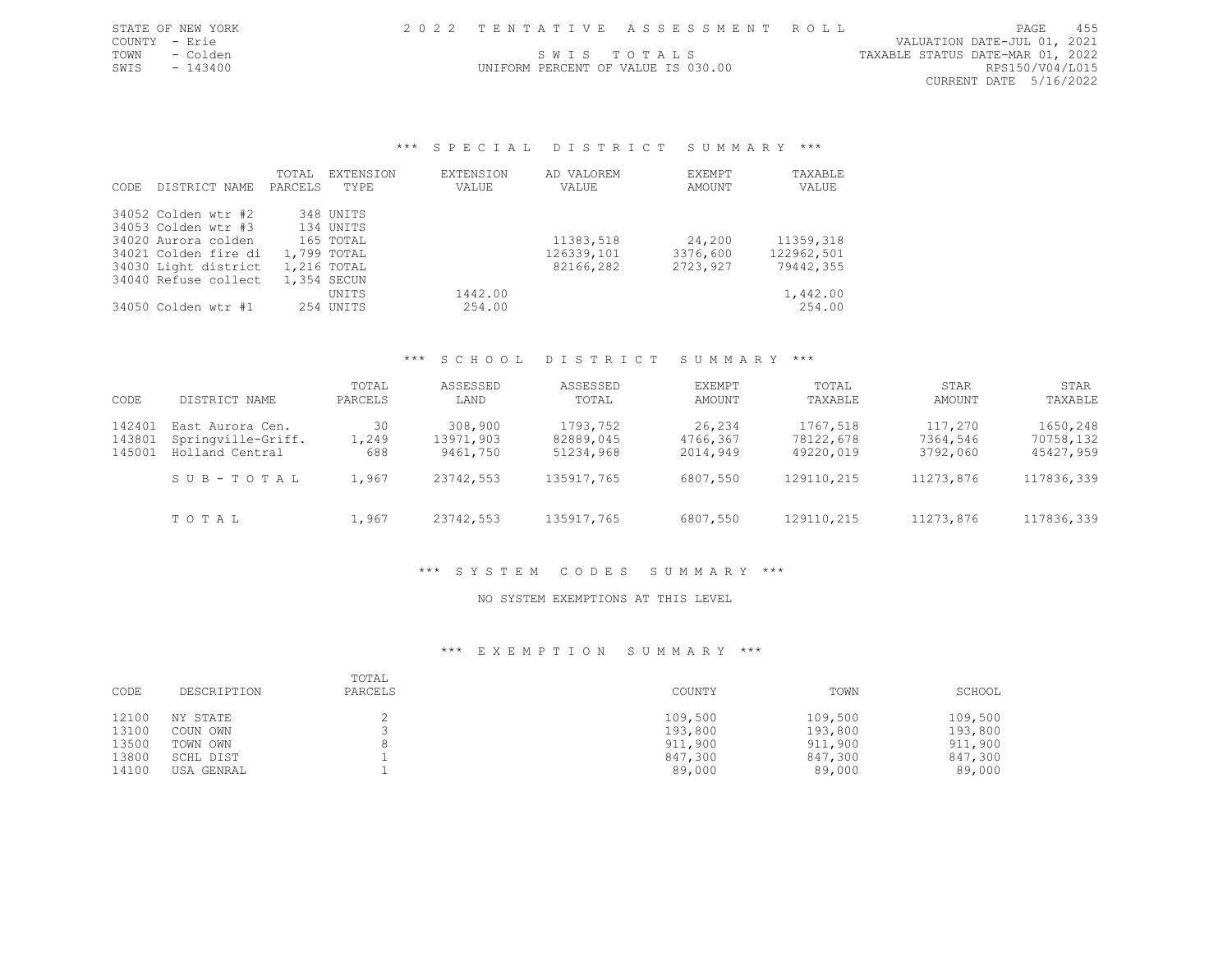COUNTY - Erie VALUATION DATE-JUL 01, 2021 TOWN - Colden Same Same Same Same Same Same Same States of the Colden States of the States of the States of the States of the States of the States of the States of the States of the States of the States of the States of th SWIS - 143400 UNIFORM PERCENT OF VALUE IS 030.00 RPS150/V04/L015 CURRENT DATE 5/16/2022

|       |                 | TOTAL        |          |          |           |
|-------|-----------------|--------------|----------|----------|-----------|
| CODE  | DESCRIPTION     | PARCELS      | COUNTY   | TOWN     | SCHOOL    |
| 25110 | RELIGIOUS       | 5            | 456,700  | 456,700  | 456,700   |
| 25130 | CHARITABLE      | 3            | 413,400  | 413,400  | 413,400   |
| 25230 | MENTL IMPR      | $\mathbf{1}$ | 95,600   | 95,600   | 95,600    |
| 26250 | HIST SOCTY      | $\mathbf{1}$ | 24,852   | 24,852   | 24,852    |
| 26400 | VOL FIR CO      | $1\,$        | 304,300  | 304,300  | 304,300   |
| 27350 | PRIV CEMTR      | 4            | 61,700   | 61,700   | 61,700    |
| 30300 | SOLAR WIND      | 3            | 126,300  | 126,300  | 126,300   |
| 41101 | VETERANS        | $1\,$        | 1,508    | 1,508    |           |
| 41111 | PRO RATA V      | 23           | 992,968  | 992,968  |           |
| 41120 | VETWAR CTS      | 81           | 453,878  | 453,878  | 369,143   |
| 41124 | VET WAR S       | 9            |          |          | 35,605    |
| 41125 | VET WAR CS      | $\mathbf{1}$ | 5,621    |          | 3,748     |
| 41130 | VETCOM CTS      | 53           | 495,407  | 495,407  | 383,135   |
| 41134 | VET COM S       | 5            |          |          | 34,353    |
| 41140 | VETDIS CTS      | 23           | 318,670  | 318,670  | 279,309   |
| 41161 | $CW$ 15 VET/    | 27           | 101,196  | 101,196  |           |
| 41171 | CW DISBLD       | $\mathbf{1}$ | 12,492   | 12,492   |           |
| 41300 | PARAPLEGIC      | $\mathbf{1}$ | 135,700  | 135,700  | 135,700   |
| 41683 | RPTL466 c       | 10           |          | 9,370    |           |
| 41700 | AGRIC BLDG      | 6            | 155,640  | 155,640  | 155,640   |
| 41720 | AGRIC DIST      | 6            | 121,700  | 121,700  | 121,700   |
| 41730 | AGRIC DIST      | 26           | 367,834  | 367,834  | 367,834   |
| 41800 | AGED C/T/S      | 21           | 573,696  | 573,696  | 609,978   |
| 41801 | AGED C/T        | 7            | 243,237  | 243,237  |           |
| 41802 | AGED CNTY       | 14           | 243,547  |          |           |
| 41803 | AGED T          | 15           |          | 269,863  |           |
| 41804 | AGED SCHL       | 18           |          |          | 313,887   |
| 41805 | AGED C/S        | 6            | 187,622  |          | 192,751   |
| 41834 | ENH STAR        | 227          |          |          | 5735,276  |
| 41854 | <b>BAS STAR</b> | 543          |          |          | 5538,600  |
| 41932 | DISABLED        | 3            | 26,625   |          |           |
| 41934 | SGI             | 3            |          |          | 68,715    |
| 42100 | AG IMP          | 3            | 13,200   | 13,200   | 13,200    |
| 49500 | SOLAR WIND      | 6            | 88,500   | 88,500   | 88,500    |
|       | TOTAL           | 1,172        | 8173,393 | 7989,211 | 18081,426 |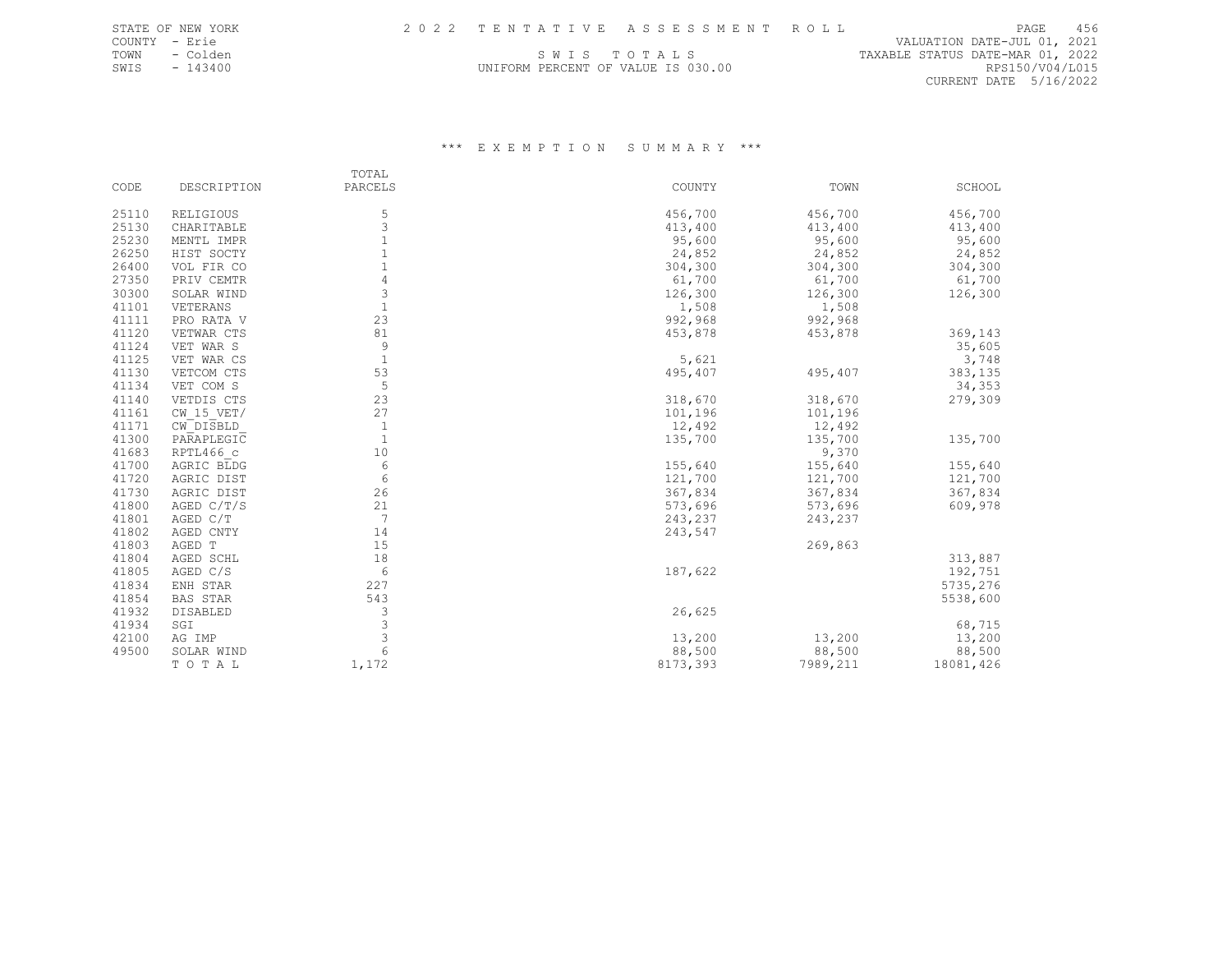| STATE OF NEW YORK |                                    | 2022 TENTATIVE ASSESSMENT ROLL |                                  | PAGE            | 457 |
|-------------------|------------------------------------|--------------------------------|----------------------------------|-----------------|-----|
| COUNTY - Erie     |                                    |                                | VALUATION DATE-JUL 01, 2021      |                 |     |
| TOWN - Colden     | SWIS TOTALS                        |                                | TAXABLE STATUS DATE-MAR 01, 2022 |                 |     |
| SWIS<br>$-143400$ | UNIFORM PERCENT OF VALUE IS 030.00 |                                |                                  | RPS150/V04/L015 |     |
|                   |                                    |                                | CURRENT DATE 5/16/2022           |                 |     |
|                   |                                    |                                |                                  |                 |     |

| <b>ROLL</b><br><b>SEC</b> | DESCRIPTION         | TOTAL<br>PARCELS | ASSESSED<br>LAND | ASSESSED<br>TOTAL | TAXABLE<br>COUNTY | TAXABLE<br>TOWN | TAXABLE<br>SCHOOL | STAR<br>TAXABLE |
|---------------------------|---------------------|------------------|------------------|-------------------|-------------------|-----------------|-------------------|-----------------|
| 1                         | TAXABLE             | 1,832            | 23121,214        | 122336,444        | 117646,251        | 117830,433      | 119012,094        | 107738,218      |
| 5                         | SPECIAL FRANCHISE   | 11               |                  | 1208,832          | 1208,832          | 1208,832        | 1208,832          | 1208,832        |
| 6                         | UTILITIES & N.C.    | 95               | 108,639          | 8889,289          | 8889,289          | 8889,289        | 8889,289          | 8889,289        |
| 8                         | WHOLLY EXEMPT       | 29               | 512,700          | 3483,200          |                   |                 |                   |                 |
| $\star$                   | TOTAL<br><b>SUB</b> | 1,967            | 23742,553        | 135917,765        | 127744,372        | 127928,554      | 129110,215        | 117836,339      |
| $***$                     | GRAND TOTAL         | 1,967            | 23742,553        | 135917,765        | 127744,372        | 127928,554      | 129110,215        | 117836,339      |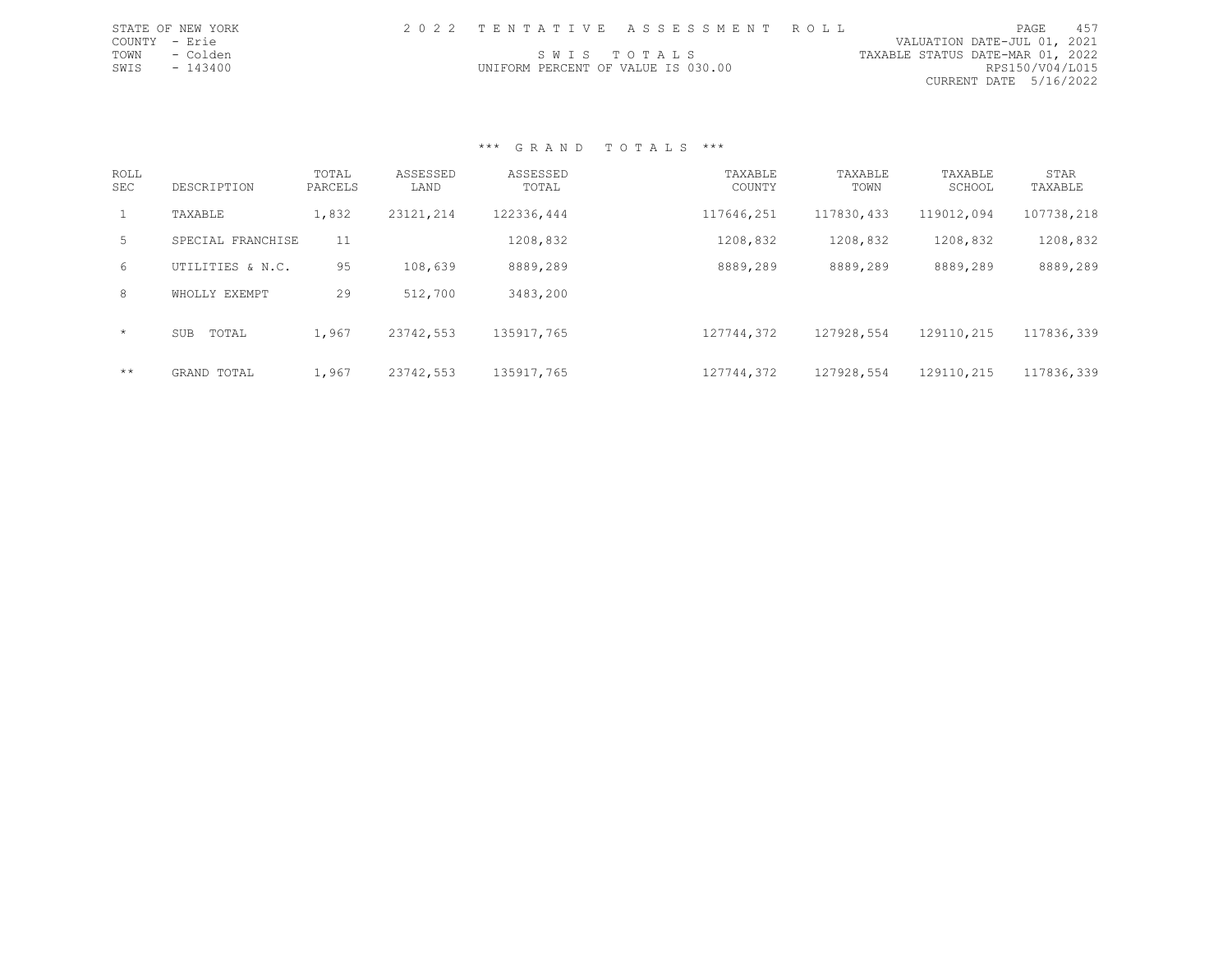|               | STATE OF NEW YORK | 2022 TENTATIVE ASSESSMENT ROLL     |  |                                  | PAGE                        | 458 |
|---------------|-------------------|------------------------------------|--|----------------------------------|-----------------------------|-----|
| COUNTY - Erie |                   | TOWN TOTALS                        |  |                                  | VALUATION DATE-JUL 01, 2021 |     |
|               | TOWN - Colden     |                                    |  | TAXABLE STATUS DATE-MAR 01, 2022 |                             |     |
| SWTS - 1434   |                   | UNIFORM PERCENT OF VALUE IS 030.00 |  |                                  | RPS150/V04/L015             |     |

CURRENT DATE 5/16/2022

#### \*\*\* SPECIAL DISTRICT SUMMARY \*\*\*

|       |                      | TOTAL   | EXTENSION   | <b>EXTENSION</b> | AD VALOREM | EXEMPT   | TAXABLE    |
|-------|----------------------|---------|-------------|------------------|------------|----------|------------|
| CODE. | DISTRICT NAME        | PARCELS | TYPE.       | VALUE            | VALUE      | AMOUNT   | VALUE      |
|       | 34052 Colden wtr #2  |         | 348 UNITS   |                  |            |          |            |
|       | 34053 Colden wtr #3  |         | 134 UNITS   |                  |            |          |            |
|       | 34020 Aurora colden  |         | 165 TOTAL   |                  | 11383,518  | 24,200   | 11359,318  |
|       | 34021 Colden fire di |         | 1,799 TOTAL |                  | 126339,101 | 3376,600 | 122962,501 |
|       | 34030 Light district |         | 1,216 TOTAL |                  | 82166,282  | 2723,927 | 79442,355  |
|       | 34040 Refuse collect |         | 1,354 SECUN |                  |            |          |            |
|       |                      |         | UNITS       | 1442.00          |            |          | 1,442.00   |
|       | 34050 Colden wtr #1  |         | 254 UNITS   | 254.00           |            |          | 254.00     |

## \*\*\* S C H O O L D I S T R I C T S U M M A R Y \*\*\*

| CODE                       | DISTRICT NAME                                             | TOTAL<br>PARCELS   | ASSESSED<br>LAND                 | ASSESSED<br>TOTAL                  | EXEMPT<br>AMOUNT               | TOTAL<br>TAXABLE                   | STAR<br>AMOUNT                  | STAR<br>TAXABLE                    |
|----------------------------|-----------------------------------------------------------|--------------------|----------------------------------|------------------------------------|--------------------------------|------------------------------------|---------------------------------|------------------------------------|
| 142401<br>143801<br>145001 | East Aurora Cen.<br>Springville-Griff.<br>Holland Central | 30<br>1,249<br>688 | 308,900<br>13971,903<br>9461,750 | 1793,752<br>82889,045<br>51234,968 | 26,234<br>4766,367<br>2014,949 | 1767,518<br>78122,678<br>49220,019 | 117,270<br>7364,546<br>3792,060 | 1650,248<br>70758,132<br>45427,959 |
|                            | SUB-TOTAL                                                 | 1,967              | 23742,553                        | 135917,765                         | 6807,550                       | 129110,215                         | 11273,876                       | 117836,339                         |
|                            | TOTAL                                                     | 1,967              | 23742,553                        | 135917,765                         | 6807,550                       | 129110,215                         | 11273,876                       | 117836,339                         |

## \*\*\* S Y S T E M C O D E S S U M M A R Y \*\*\*

## NO SYSTEM EXEMPTIONS AT THIS LEVEL

| CODE  | DESCRIPTION | TOTAL<br>PARCELS | COUNTY  | TOWN    | SCHOOL  |
|-------|-------------|------------------|---------|---------|---------|
| 12100 | NY STATE    |                  | 109,500 | 109,500 | 109,500 |
| 13100 | COUN OWN    |                  | 193,800 | 193,800 | 193,800 |
| 13500 | TOWN OWN    |                  | 911,900 | 911,900 | 911,900 |
| 13800 | SCHL DIST   |                  | 847,300 | 847,300 | 847,300 |
| 14100 | USA GENRAL  |                  | 89,000  | 89,000  | 89,000  |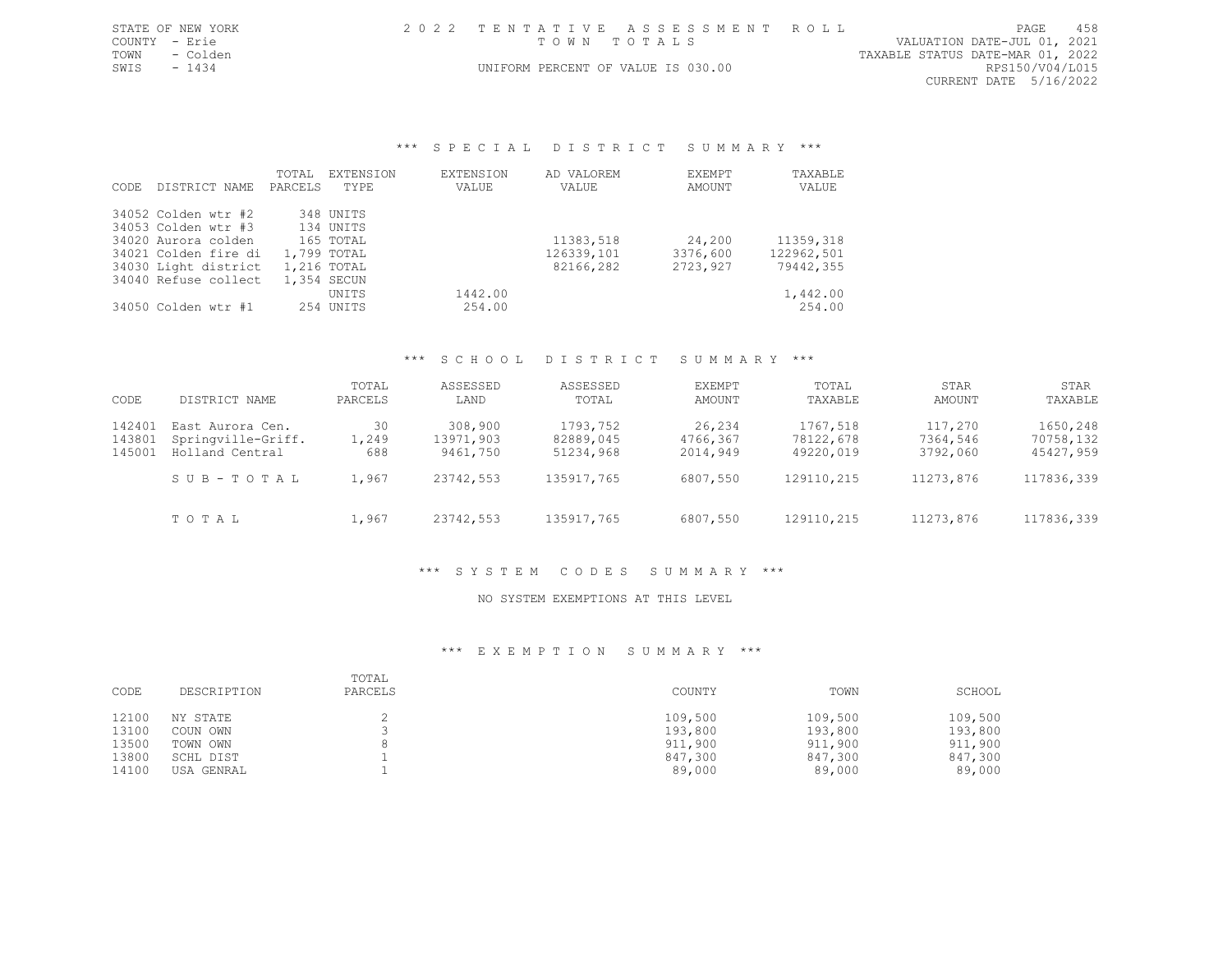TOWN - Colden - TAXABLE STATUS DATE-MAR 01, 2022 TOWN - Colden<br>SWIS - 1434 BUNIFORM PERCENT OF VALUE IS 030.00 REAXABLE STATUS DATE-MAR 01, 2022 CURRENT DATE 5/16/2022

|       |              | TOTAL        |          |          |           |
|-------|--------------|--------------|----------|----------|-----------|
| CODE  | DESCRIPTION  | PARCELS      | COUNTY   | TOWN     | SCHOOL    |
| 25110 | RELIGIOUS    | 5            | 456,700  | 456,700  | 456,700   |
| 25130 | CHARITABLE   | 3            | 413,400  | 413,400  | 413,400   |
| 25230 | MENTL IMPR   | $\mathbf{1}$ | 95,600   | 95,600   | 95,600    |
| 26250 | HIST SOCTY   | $\mathbf 1$  | 24,852   | 24,852   | 24,852    |
| 26400 | VOL FIR CO   | 1            | 304,300  | 304,300  | 304,300   |
| 27350 | PRIV CEMTR   |              | 61,700   | 61,700   | 61,700    |
| 30300 | SOLAR WIND   | 3            | 126,300  | 126,300  | 126,300   |
| 41101 | VETERANS     | $\mathbf{1}$ | 1,508    | 1,508    |           |
| 41111 | PRO RATA V   | 23           | 992,968  | 992,968  |           |
| 41120 | VETWAR CTS   | 81           | 453,878  | 453,878  | 369,143   |
| 41124 | VET WAR S    | 9            |          |          | 35,605    |
| 41125 | VET WAR CS   | $\mathbf{1}$ | 5,621    |          | 3,748     |
| 41130 | VETCOM CTS   | 53           | 495,407  | 495,407  | 383,135   |
| 41134 | VET COM S    | 5            |          |          | 34,353    |
| 41140 | VETDIS CTS   | 23           | 318,670  | 318,670  | 279,309   |
| 41161 | $CW$ 15 VET/ | 27           | 101,196  | 101,196  |           |
| 41171 | CW DISBLD    | $\mathbf{1}$ | 12,492   | 12,492   |           |
| 41300 | PARAPLEGIC   | $\mathbf{1}$ | 135,700  | 135,700  | 135,700   |
| 41683 | RPTL466 c    | 10           |          | 9,370    |           |
| 41700 | AGRIC BLDG   | 6            | 155,640  | 155,640  | 155,640   |
| 41720 | AGRIC DIST   | 6            | 121,700  | 121,700  | 121,700   |
| 41730 | AGRIC DIST   | 26           | 367,834  | 367,834  | 367,834   |
| 41800 | AGED C/T/S   | 21           | 573,696  | 573,696  | 609,978   |
| 41801 | AGED C/T     | 7            | 243,237  | 243,237  |           |
| 41802 | AGED CNTY    | 14           | 243,547  |          |           |
| 41803 | AGED T       | 15           |          | 269,863  |           |
| 41804 | AGED SCHL    | 18           |          |          | 313,887   |
| 41805 | AGED C/S     | 6            | 187,622  |          | 192,751   |
| 41834 | ENH STAR     | 227          |          |          | 5735,276  |
| 41854 | BAS STAR     | 543          |          |          | 5538,600  |
| 41932 | DISABLED     | 3            | 26,625   |          |           |
| 41934 | SGI          | 3            |          |          | 68,715    |
| 42100 | AG IMP       | 3            | 13,200   | 13,200   | 13,200    |
| 49500 | SOLAR WIND   | 6            | 88,500   | 88,500   | 88,500    |
|       | TOTAL        | 1,172        | 8173,393 | 7989,211 | 18081,426 |